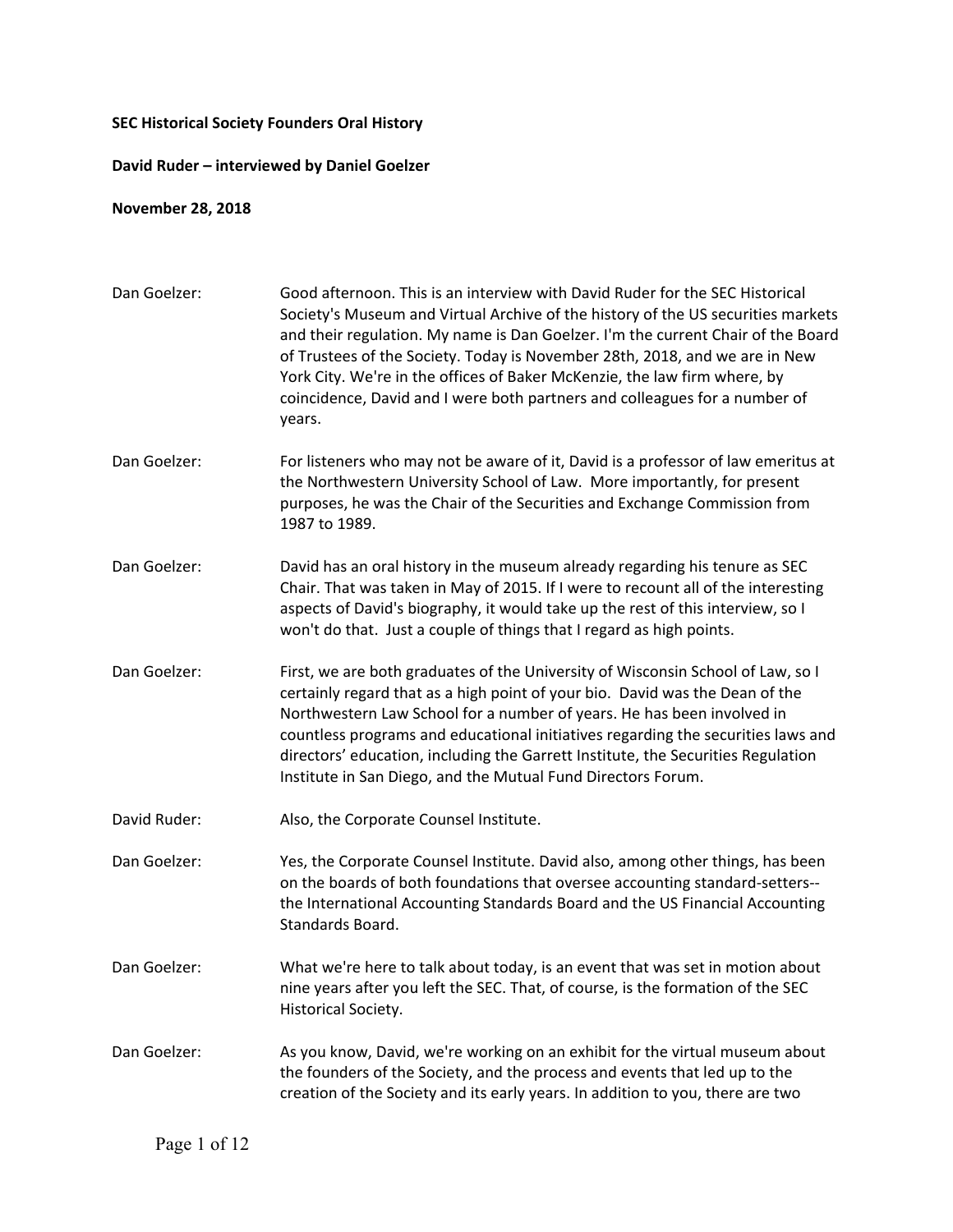other primary founders, Paul Gonson and Harvey Pitt. We'll also be doing oral history interviews with them.

- Dan Goelzer: Today, we'd like to get your recollections of how the Society came to be, and what your involvement was in those events.
- David Ruder: If I may interrupt you and say, Dan, what a pleasure it is for you to be my interviewer. For those who do not know this, Dan was General Counsel of the Securities and Exchange Commission when I was Chairman. He was one of my most trusted advisors. I relied on him for most of my major decisions at the SEC.
- Dan Goelzer: Well, thank you. We have had some interesting experiences in common, both at the SEC and here at Baker McKenzie. I hope we can do another interview on those one day.
- Dan Goelzer: Why don't we begin at the beginning. How did you first become aware of the idea of creating an SEC Historical Society? How did that idea come about?
- David Ruder: Well, Arthur Levitt was then Chairman of the Securities and Exchange Commission. He periodically had dinners for the ex-chairmen. After one of those dinners, as we were walking out, he handed me a piece of paper and said that a staff memo had been presented to him suggesting the organization of a historical society for the SEC, patterned after the Supreme Court Historical Society. I looked at the memo with some interest, and then discovered that a group of SEC staff members, including Paul Gonson, had met to suggest the creation of the Society. They had said it should be the task of a former SEC Chairman to establish the Society, and they recommended me.
- David Ruder: I was flattered and happy that they had recommended me. I took the paper, and a couple of days later wrote Arthur to accept his challenge to organize the Society.
- Dan Goelzer: So, they'd already identified you as a good person to be the moving force behind the Society's creation?

David Ruder: They had.

- Dan Goelzer: Can you say a little bit more about the idea at that point? What were the mission and goals of the Society?
- David Ruder: The idea was to establish a residuary place for SEC papers including those of the Chairmen and other individuals. There were four goals: historical, educational, scholarly, and cultural. The idea was to establish an institution that could do this. I added another goal when I replied to Arthur. I told him I thought there should be a museum for SEC papers to be housed.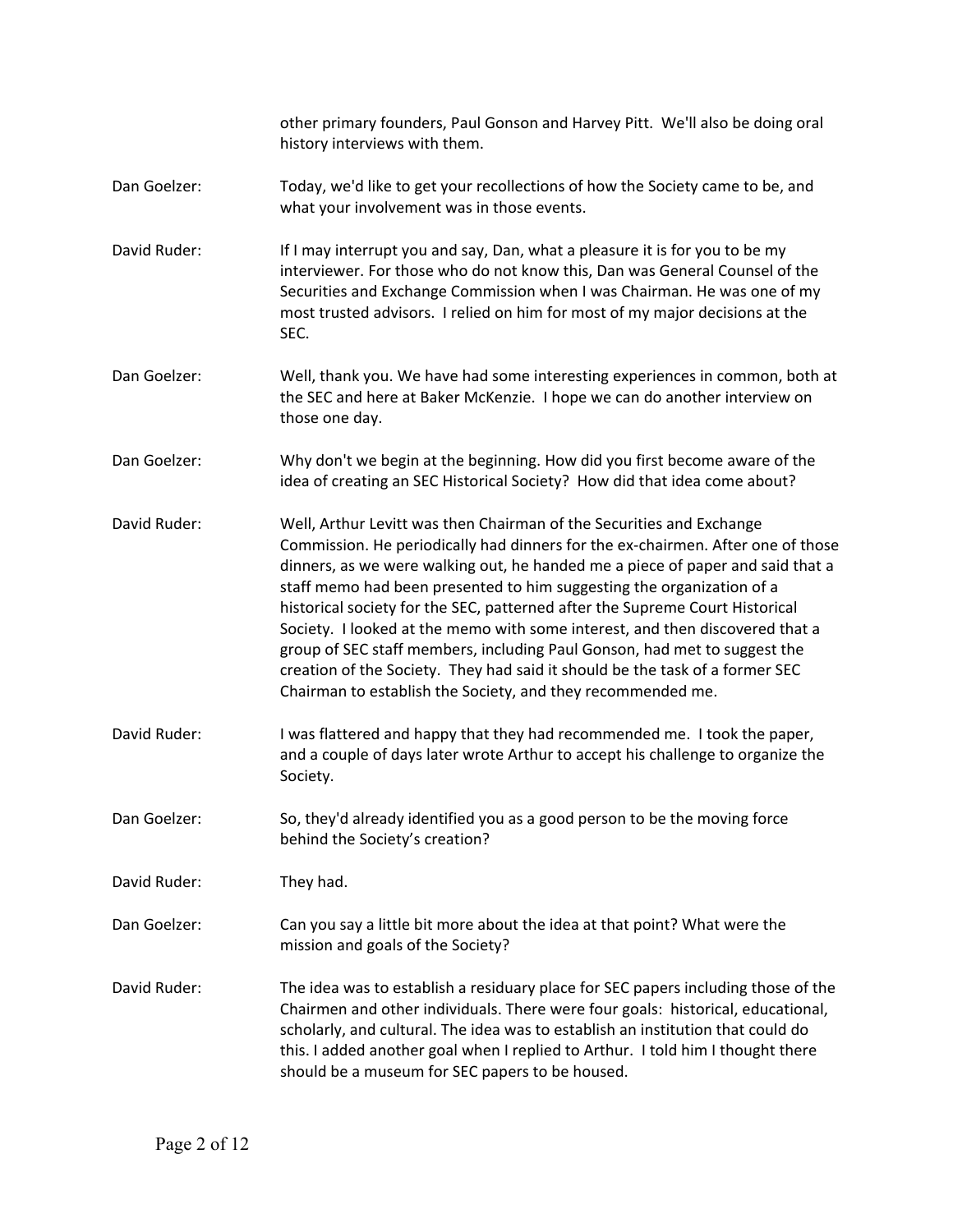| Dan Goelzer: | As an aside, we may refer to several documents here during our conversation.<br>We will try to get those into the Virtual Museum so that listeners to this video<br>can refer back to them if they're interested.                                                                                                                                                                                                                                                                                                                                                                                                                              |
|--------------|------------------------------------------------------------------------------------------------------------------------------------------------------------------------------------------------------------------------------------------------------------------------------------------------------------------------------------------------------------------------------------------------------------------------------------------------------------------------------------------------------------------------------------------------------------------------------------------------------------------------------------------------|
| Dan Goelzer: | You've described the vision. Why was this something that you were willing to<br>devote time to, or were interested in devoting time to?                                                                                                                                                                                                                                                                                                                                                                                                                                                                                                        |
| David Ruder: | Once you're at the SEC, you become a fan of the organization, and very loyal to<br>it. One of the attributes of people at the Commission seems to be their<br>dedication and loyalty to the Commission. I used to joke that the only reason I<br>accepted the Chairmanship of the SEC was so I could be an SEC employee.                                                                                                                                                                                                                                                                                                                       |
| David Ruder: | In any event, I had this dedication and as a law professor I'm really a legal<br>historian. I thought, "It's going be wonderful to have a history of the SEC<br>established in a single place."                                                                                                                                                                                                                                                                                                                                                                                                                                                |
| Dan Goelzer: | I note that you gave a speech called, "The Plan for the SEC Historical Society," or<br>something along those lines, to the American Bar Association's Committee on<br>Federal Regulation of Securities in 2000. One of the things you talked about was<br>the importance of history, and that history can both inspire us and teach us by<br>showing us challenges that others have faced and overcome in the past. You<br>talked specifically about various market crashes over the history of the United<br>States -- some before the SEC was created -- how the government responded,<br>and whether those responses worked or didn't work. |
| Dan Goelzer: | I saw that as perhaps part of the reason why you thought it was an important<br>project.                                                                                                                                                                                                                                                                                                                                                                                                                                                                                                                                                       |
| David Ruder: | Well, if you look at my SEC experiences, I happened to be Chairman during the<br>1987 market crash. The market declined 23%, the largest percentage decline in<br>the history of the United States. I had a particular interest in what happened<br>during the market crash, and the recovery after the market crash.                                                                                                                                                                                                                                                                                                                          |
| Dan Goelzer: | So, Arthur Levitt invited you to help form an SEC Historical Society, and you<br>accepted the invitation. What happened next? What did you do next?                                                                                                                                                                                                                                                                                                                                                                                                                                                                                            |
| David Ruder: | Just to put this in chronological form, this was the fall of 1998. Within a few<br>months, I had organized a group of people to talk about the proposed Historical<br>Society and the possibility of establishing a museum. That group included<br>former SEC senior staff members who had been at the Commission for a long<br>time, including Paul Gonson, Harvey Pitt, Linda Fienberg, who was my Chief of<br>Staff, and Stan Sporkin, the renowned former director of the Enforcement<br>Division. Former Commissioner Al Sommer was also there. I think there were<br>probably 20 people at that meeting.                                 |
| Dan Goelzer: | There were 18. I counted for you.                                                                                                                                                                                                                                                                                                                                                                                                                                                                                                                                                                                                              |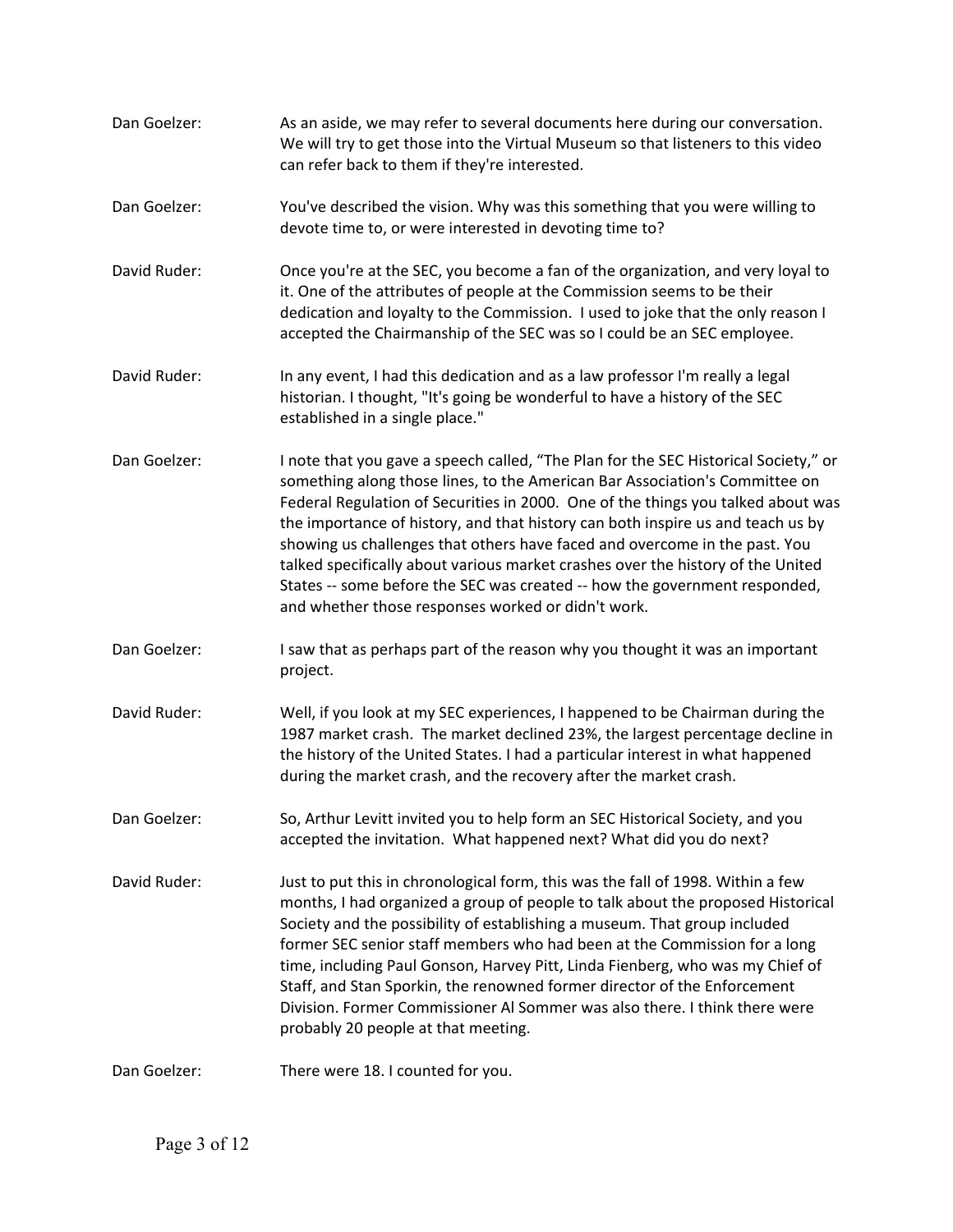| David Ruder: | Oh, you counted. All right.                                                                                                                                                                                                                                                                                                                                                                                                                                                                                                                                                                                                                                                                                          |
|--------------|----------------------------------------------------------------------------------------------------------------------------------------------------------------------------------------------------------------------------------------------------------------------------------------------------------------------------------------------------------------------------------------------------------------------------------------------------------------------------------------------------------------------------------------------------------------------------------------------------------------------------------------------------------------------------------------------------------------------|
| David Ruder: | So, we sat and talked about whether it should be organized, and if so, how.                                                                                                                                                                                                                                                                                                                                                                                                                                                                                                                                                                                                                                          |
| Dan Goelzer: | Who were some of the key individuals who played a major role initially?                                                                                                                                                                                                                                                                                                                                                                                                                                                                                                                                                                                                                                              |
| David Ruder: | Paul Gonson wrote notes of the meeting, stating who was there and what was<br>expected from the Society. As a result, he became crucial to the starting of the<br>Society. Then, Harvey Pitt, who had been General Counsel of the Commission,<br>expressed strong interest in forming the Society. He, Paul and I were really the<br>people who founded the organization. Harvey was particularly important<br>because he provided office space and legal services at Fried Frank in<br>Washington, DC. It was particularly important that we had a location for the<br>Society in its organizational phase.                                                                                                         |
| David Ruder: | Northwestern University was very helpful. It provided me with administrative<br>support for the Society.                                                                                                                                                                                                                                                                                                                                                                                                                                                                                                                                                                                                             |
| Dan Goelzer: | What were the initial questions that you had to answer? What were the initial<br>steps that had to be taken in order to get going?                                                                                                                                                                                                                                                                                                                                                                                                                                                                                                                                                                                   |
| David Ruder: | As business and securities lawyers, we began immediately to worry about<br>money. We established a 501(c)(3) corporation that could receive charitable<br>gifts, and we began to consider where the money might come from. We thought<br>we could raise money through former SEC staff members who were well-<br>connected in the financial community. We also thought about getting money<br>from law firms and the accounting profession. At one point, we obtained<br>contributions from the Securities Law Section of the Federal Bar Association in<br>Washington DC, and the Association of SEC Alumni, called ASECA. Each gave us<br>\$25,000. Those funds were very important to us in starting the Society. |
| Dan Goelzer: | I would note that the Executive Council of the Securities Law Section of the<br>Federal Bar Association has been a consistent supporter of the Society over the<br>years. At this point, they've probably given the Society something close to half a<br>million dollars.                                                                                                                                                                                                                                                                                                                                                                                                                                            |
| David Ruder: | Have they? I didn't know that.                                                                                                                                                                                                                                                                                                                                                                                                                                                                                                                                                                                                                                                                                       |
| David Ruder: | ASECA has also continued to be supportive as I understand.                                                                                                                                                                                                                                                                                                                                                                                                                                                                                                                                                                                                                                                           |
| Dan Goelzer: | Yes, I think that's right.                                                                                                                                                                                                                                                                                                                                                                                                                                                                                                                                                                                                                                                                                           |
| David Ruder: | One of the interesting questions was whether we would be creating an<br>organization that would compete with ASECA. We worked through that in a very<br>careful way.                                                                                                                                                                                                                                                                                                                                                                                                                                                                                                                                                 |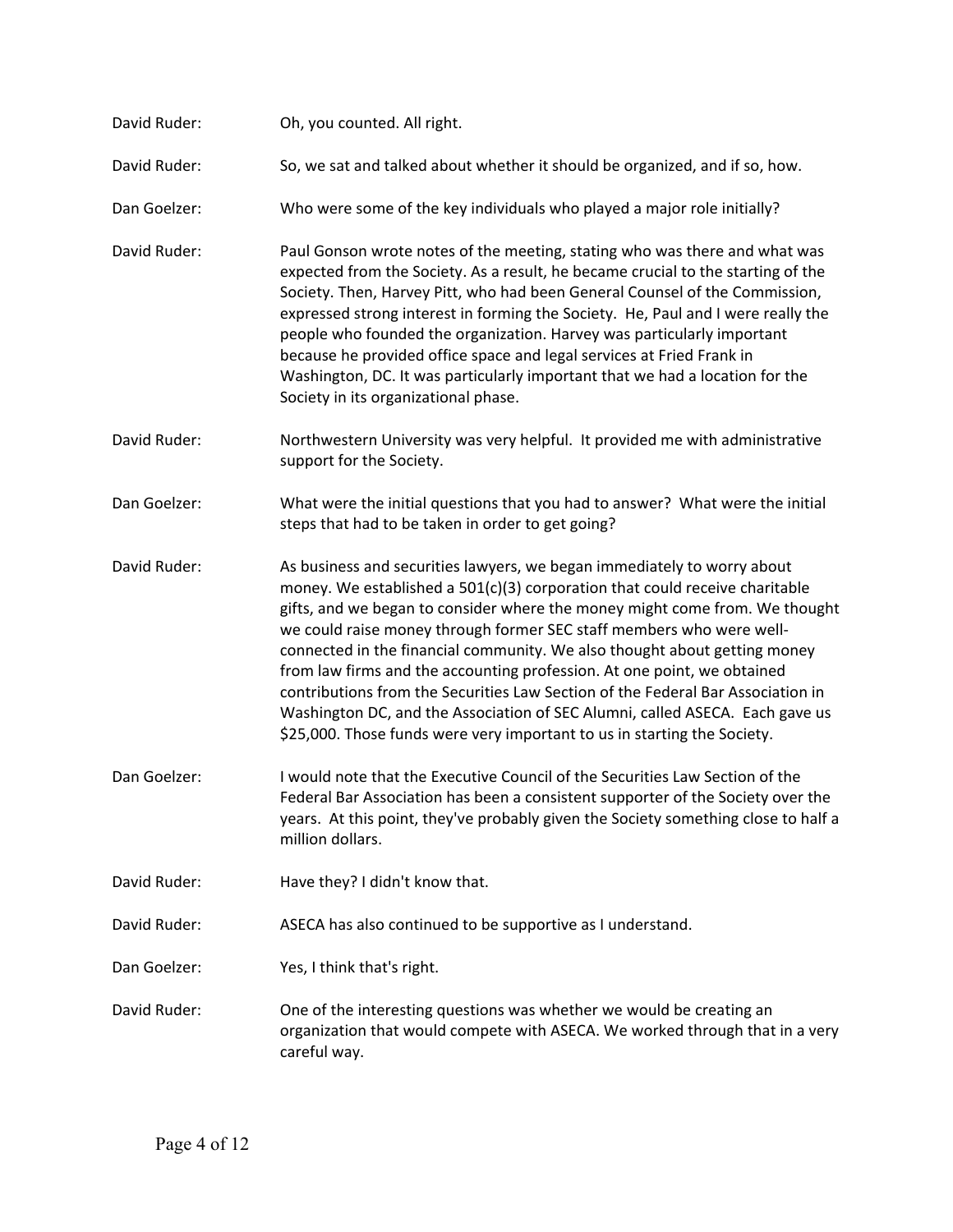| Dan Goelzer: | Yes, I think there have been discussions over the years about whether the two<br>organizations ought to merge, but they have somewhat separate purposes.                                                                                                                                                                                                                                                                                                                                                                                                                                            |
|--------------|-----------------------------------------------------------------------------------------------------------------------------------------------------------------------------------------------------------------------------------------------------------------------------------------------------------------------------------------------------------------------------------------------------------------------------------------------------------------------------------------------------------------------------------------------------------------------------------------------------|
| David Ruder: | Yes, separate purposes, and they're both flourishing I'm glad to say.                                                                                                                                                                                                                                                                                                                                                                                                                                                                                                                               |
| Dan Goelzer: | Since you mentioned finances, was it ever envisioned that the SEC itself would<br>provide any financial support?                                                                                                                                                                                                                                                                                                                                                                                                                                                                                    |
| David Ruder: | No. The SEC was basically hands-off in terms of financing for the Society. The<br>Commission provided moral support and some advice from time to time, but<br>never provided anything by way of financial support.                                                                                                                                                                                                                                                                                                                                                                                  |
| David Ruder: | We at one point talked about the fact that the SEC had boxes and boxes of<br>materials which had no place to go -- they had no home -- and one of the<br>reasons that a physical museum seemed right to me, was that we could put<br>those boxes there, and people could access them later.                                                                                                                                                                                                                                                                                                         |
| Dan Goelzer: | You, Paul and Harvey were the initial Trustees and a 501(c)(3) organization was<br>created, but pretty quickly there was a decision to create a larger Board of<br>Trustees. Could you talk about how that decision was made, and what kind of<br>people you looked for?                                                                                                                                                                                                                                                                                                                            |
| David Ruder: | We only had three Trustees initially. I was Chairman of the Board, Harvey was<br>the President, and Paul Gonson was Secretary Treasurer. We constituted<br>ourselves as the Executive Committee of the three-man Board of Trustees. We<br>then undertook to invite other people to be on the Board of Trustees with us.<br>We organized, as of August of 2000, a new Board of Trustees. This was a year<br>and a half after the Historical Society was started. We organized it with<br>committees: Budget and Finance, Development, Membership, Program,<br>Acquisitions, Publications, and Audit. |
| David Ruder: | The idea was that we would have a chairman of each of those committees who<br>would be a Trustee. The three officers, the seven committee chairmen, and two<br>at-large Trustee became the new Executive Committee. Together with the<br>other Trustees, we had a total of about 20 Trustees.                                                                                                                                                                                                                                                                                                       |
| David Ruder: | We were, by then, a growing organization. What we did was to capture the<br>enthusiasm of the former staff people who had been at the Commission and<br>were then out in practice.                                                                                                                                                                                                                                                                                                                                                                                                                  |
| Dan Goelzer: | Do you have any recollection of how you hit on a number in the mid-20s for the<br>number of Trustees? I noticed that, in the notes from one of the meetings,<br>somebody referred to the fact that the Supreme Court Historical Society had 67<br>Trustees. You obviously decided on a smaller number.                                                                                                                                                                                                                                                                                              |
| David Ruder: | Yes, we wanted a group that would be cohesive enough to meet and have good<br>conversations. Interestingly enough, five or six years later, after the Board of                                                                                                                                                                                                                                                                                                                                                                                                                                      |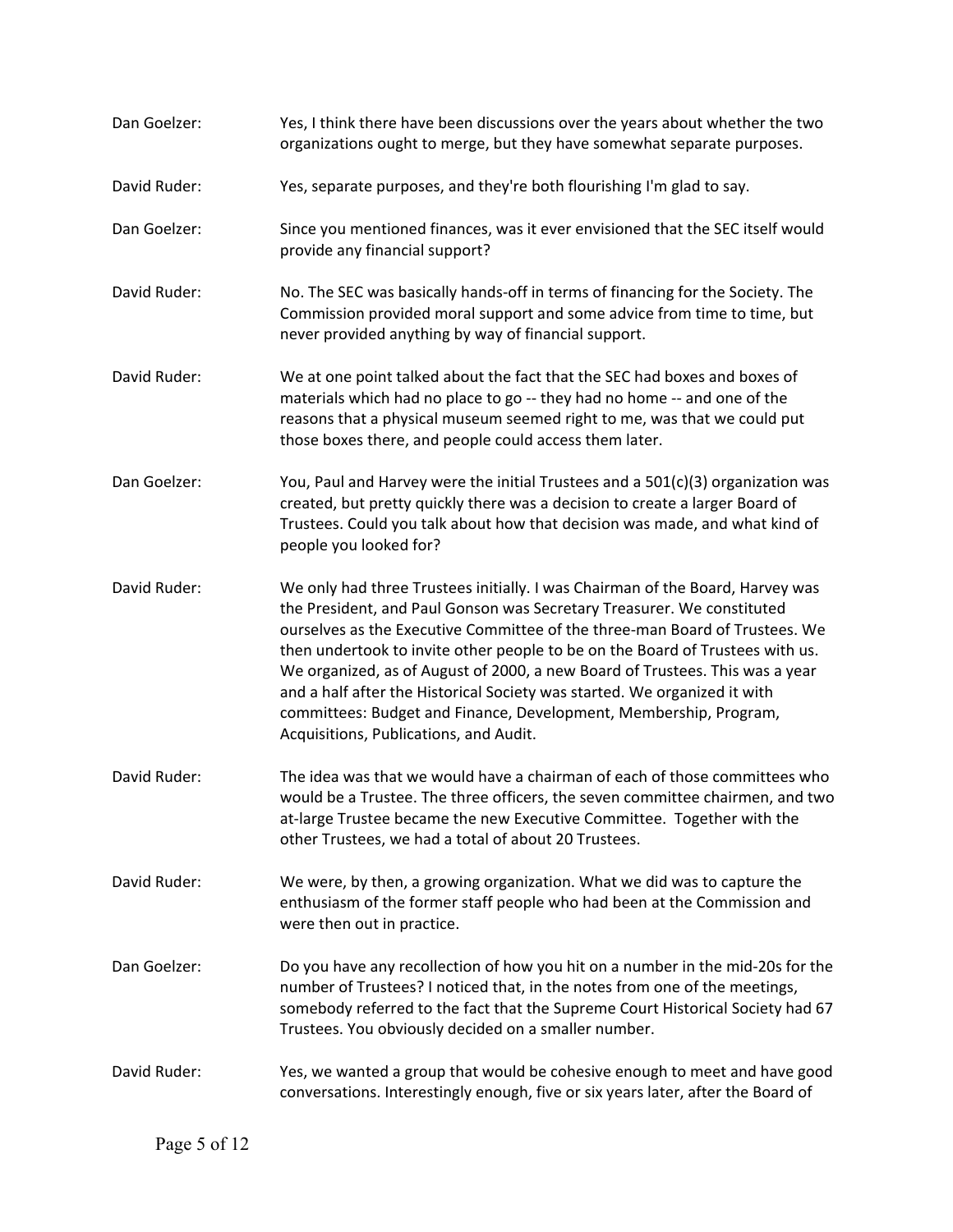|              | Trustees had expanded somewhat, the number was reduced. You may have<br>more knowledge of that than I do. When I recently looked through my files, I<br>saw that the board had been reduced below the 25 or 20 number.                                                                                                                                                                                                                               |
|--------------|------------------------------------------------------------------------------------------------------------------------------------------------------------------------------------------------------------------------------------------------------------------------------------------------------------------------------------------------------------------------------------------------------------------------------------------------------|
| Dan Goelzer: | The idea originally must have been that the committees would be working<br>committees because initially there was no staff for the Society. Whatever was<br>done, had to be done by the committees.                                                                                                                                                                                                                                                  |
| David Ruder: | We finally hired an Executive Director for the Historical Society. She was able to<br>function as the coordinator between all of the volunteers. The Society was and<br>has been, a volunteer organization.                                                                                                                                                                                                                                          |
| David Ruder: | I'm thrilled that it's prospered as much as it has.                                                                                                                                                                                                                                                                                                                                                                                                  |
| Dan Goelzer: | You mentioned that the SEC didn't provide any financial support. It probably<br>wouldn't be appropriate for it to do so, given that it exists on appropriated<br>government funds. Can you expand a bit more on the relationship with the SEC<br>in those early days?                                                                                                                                                                                |
| David Ruder: | Arthur Levitt was the SEC Chairman when we started the organization, and he<br>continued to be supportive. We had an inaugural session on May 11, 2000 in DC<br>at which Arthur spoke in support of the Society. We naturally spread the news<br>of that inaugural meeting as widely as we could. I remember that it was a very<br>impressive group of people that came together. It was an indication of how<br>supportive the SEC was at the time. |
| David Ruder: | Then, of course, when Harvey became Chairman of the SEC, he was naturally<br>very supportive of the Society. The SEC support, I think, has continued since<br>then.                                                                                                                                                                                                                                                                                  |
| Dan Goelzer: | That brings us to early 2001, and what I would consider to be a watershed event<br>for the Society -- something of an existential crisis, if not a near-death<br>experience -- the Major Issues Conference. Can you describe how the idea came<br>about and what the Major Issues Conference was intended to be?                                                                                                                                     |
| David Ruder: | You are pushing my hot button here a little bit.                                                                                                                                                                                                                                                                                                                                                                                                     |
| Dan Goelzer: | Well, good.                                                                                                                                                                                                                                                                                                                                                                                                                                          |
| David Ruder: | As a securities law scholar and participant in securities matters, I had<br>participated in two or three conferences about the SEC. They were called Major<br>Issues Conferences. John Shad held one, as did some other Chairmen as well.<br>They concentrated on the direction of the SEC looking forward. I was aware of<br>these conferences as events of major consequence.                                                                      |
| David Ruder: | I can't be sure, but I may have come up with the idea of having a Historical<br>Society Major Issues Conference. The conference would showcase the                                                                                                                                                                                                                                                                                                   |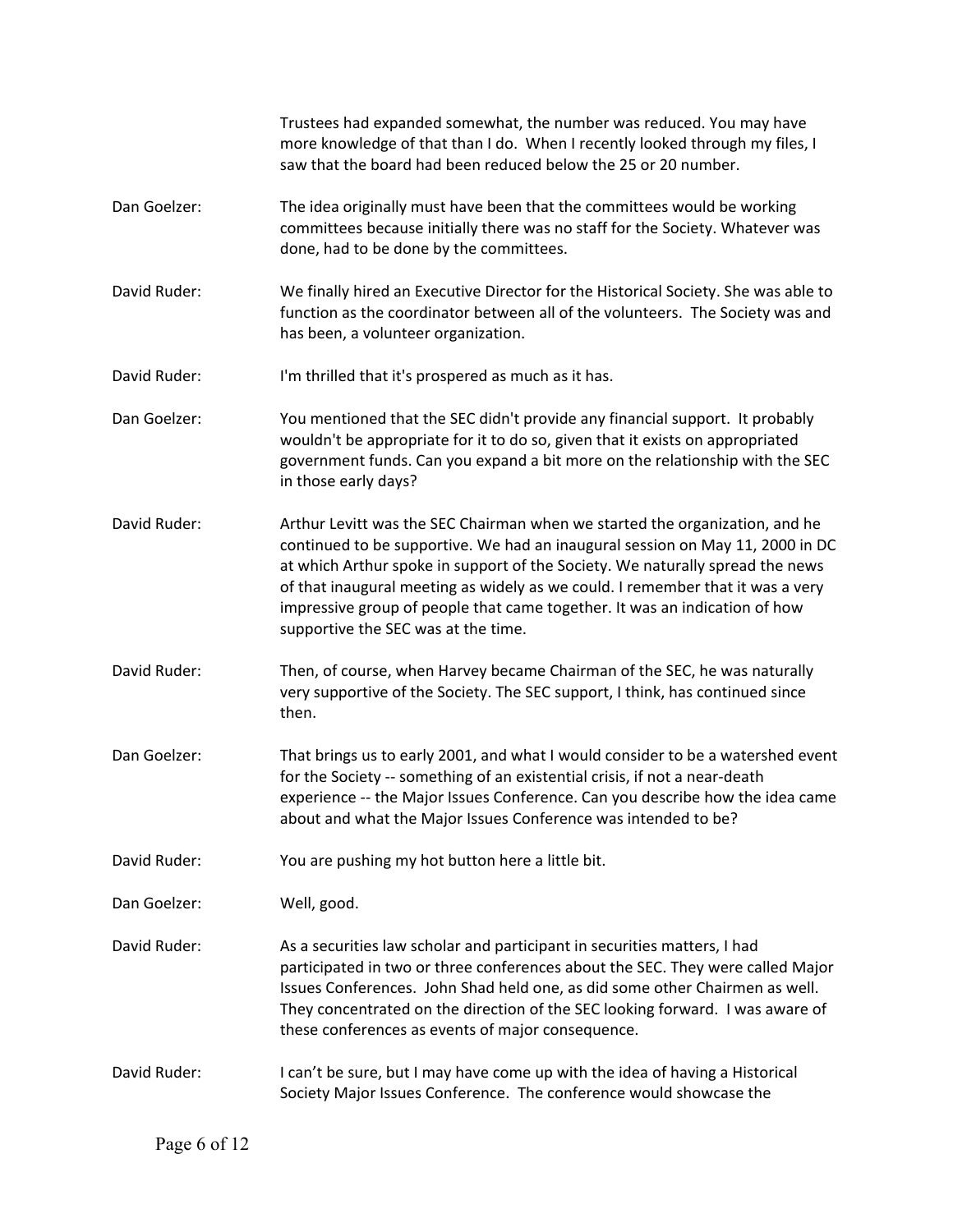existence of the Society and would establish a point in time at which we were a real player. If you look at the conference materials carefully, it says, "In cooperation with the United States Securities and Exchange Commission." At the bottom, it says, "With the support of Northwestern University School of Law." Northwestern became the conference administrator.

- David Ruder: When you have a conference of this kind, you have mailing expenses, program publication costs, meal costs, and hotel accommodations for your speakers. It's not inexpensive to hold a conference.
- Dan Goelzer: And you envisioned it as a fundraiser?
- David Ruder: No, not as a fundraiser. It was to be a break-even event, but a public event for us. In fact, when I look back at this conference, I'm amazed at how far afield we were able to go to get speakers for this conference. Many former SEC staff gave papers. For instance, Linda Quinn spoke. She was one of the most well-known Directors of the Division of Corporation Finance. The leaders of the Financial Accounting Standards Board and the International Accounting Standards Board spoke. We had officials from international regulatory bodies in Great Britain, Canada, Brazil, the European Commission, France, China, and Germany come for this conference to talk about international matters. We also had Senator Paul Sarbanes.
- Dan Goelzer: He was the chair of the Banking Committee, I believe, at that point.
- David Ruder: Yes, we had a magnificent group of people there.
- Dan Goelzer: I remember the excitement and anticipation around the conference.
- David Ruder: You have to remember one other thing in my background. I was a supervisor for the Securities Law and Corporate Counsel Law programs at Northwestern. I thought of conferences as natural, and Northwestern was equipped to do administer them.
- Dan Goelzer: So, there was a lot of excitement, some very high-level speakers, and a program scheduled for November of 2001. But then something happened -- the 9/11 attack.
- David Ruder: Right.
- Dan Goelzer: The attack was about six weeks before the conference was to take place, and that may have had some effect on it. In any event, it didn't, at least at a registration level, seem to be going the way that was anticipated. What happened?
- David Ruder: Well, I don't really know. The Northwestern publicity efforts probably weren't as good as they should have been. We normally would have mailed or contacted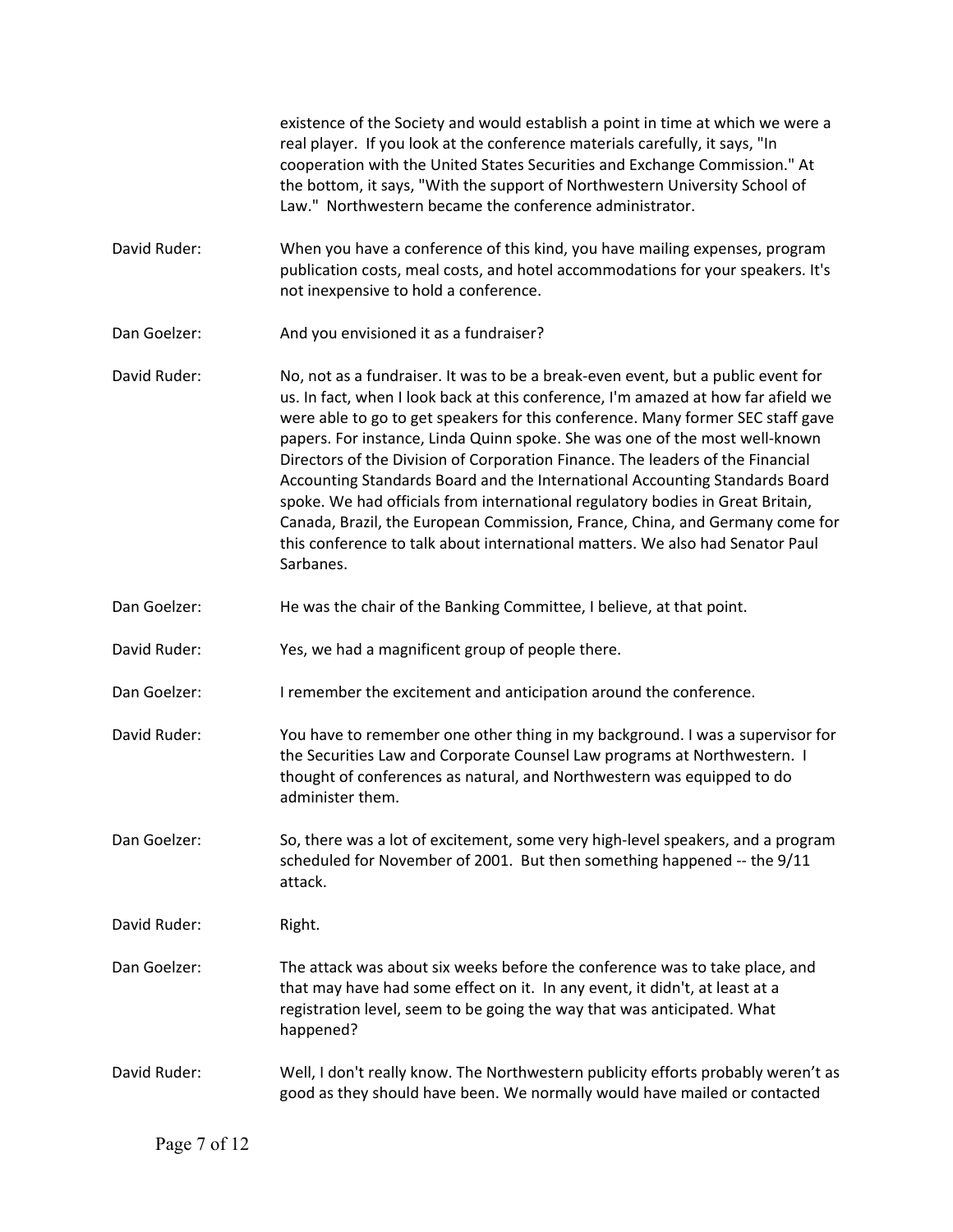|              | all the members of the Federal Securities Regulation Committee of the ABA, and<br>others. At a very crucial time early on we had only eight registrations. We could<br>tell that the conference was not going to be a financial success. The Trustees<br>met and decided we should either cancel the conference or postpone it until the<br>following spring.                                                                                                                                                                                    |
|--------------|--------------------------------------------------------------------------------------------------------------------------------------------------------------------------------------------------------------------------------------------------------------------------------------------------------------------------------------------------------------------------------------------------------------------------------------------------------------------------------------------------------------------------------------------------|
| David Ruder: | I was not much in favor of cancellation or postponement, but I didn't know what<br>to do. The costs for the conference were fixed costs. We had already incurred<br>the mailing costs, the publication costs, the guarantees for the hotel and<br>whatnot, and these were sunk costs that we were going to incur.                                                                                                                                                                                                                                |
| David Ruder: | When I look back at the program that we were going to present, instead of<br>offering a program on disclosure, or investment management, or markets, or<br>enforcement, we were covering the whole panoply of securities regulation.<br>After the fact I concluded that the audience we were contacting was not<br>interested in a broad-based conference.                                                                                                                                                                                       |
| David Ruder  | I called Harvey, who was then SEC Chairman, to talk about what might happen.<br>He was adamant that we should not cancel it. He urged that conference be held<br>in any event. Topics were timely. Significant speakers had been invited. Papers<br>had been prepared. Canceling the conference would cause embarrassment for<br>both the Commission and the Society. I took that message back to the Trustees.<br>My notes indicate that I said to the Trustees, "You should assume that the<br>conference will take place. We're going ahead." |
| Dan Goelzer: | So there actually was a reversal, maybe with some arm twisting. The Trustees<br>had voted not to hold the conference, you spoke to Harvey, Harvey was<br>adamant about it going forward, and the decision, whether they voted to<br>change again or not, was ultimately to go forward.                                                                                                                                                                                                                                                           |
| David Ruder: | My notes don't show there was a formal vote, but the notes said, "Professor<br>Ruder spoke to a number of Trustees, and there was general agreement."                                                                                                                                                                                                                                                                                                                                                                                            |
| Dan Goelzer: | Okay.                                                                                                                                                                                                                                                                                                                                                                                                                                                                                                                                            |
| David Ruder: | So, I did cover my bases. We went ahead with the conference.                                                                                                                                                                                                                                                                                                                                                                                                                                                                                     |
| Dan Goelzer: | I think I was one of those Trustees at that point. I'm afraid that's all vanished<br>from my memory.                                                                                                                                                                                                                                                                                                                                                                                                                                             |
| Dan Goelzer: | Did the conference go ahead with eight people in the audience?                                                                                                                                                                                                                                                                                                                                                                                                                                                                                   |
| David Ruder: | No. The registration fee had been in the \$1,000 range per person, maybe<br>\$1,200. We reduced the fee to around \$300. We also gave the SEC a group rate<br>for as many SEC people as wanted to come. Harvey suggested to the staff that<br>they might want to attend.                                                                                                                                                                                                                                                                         |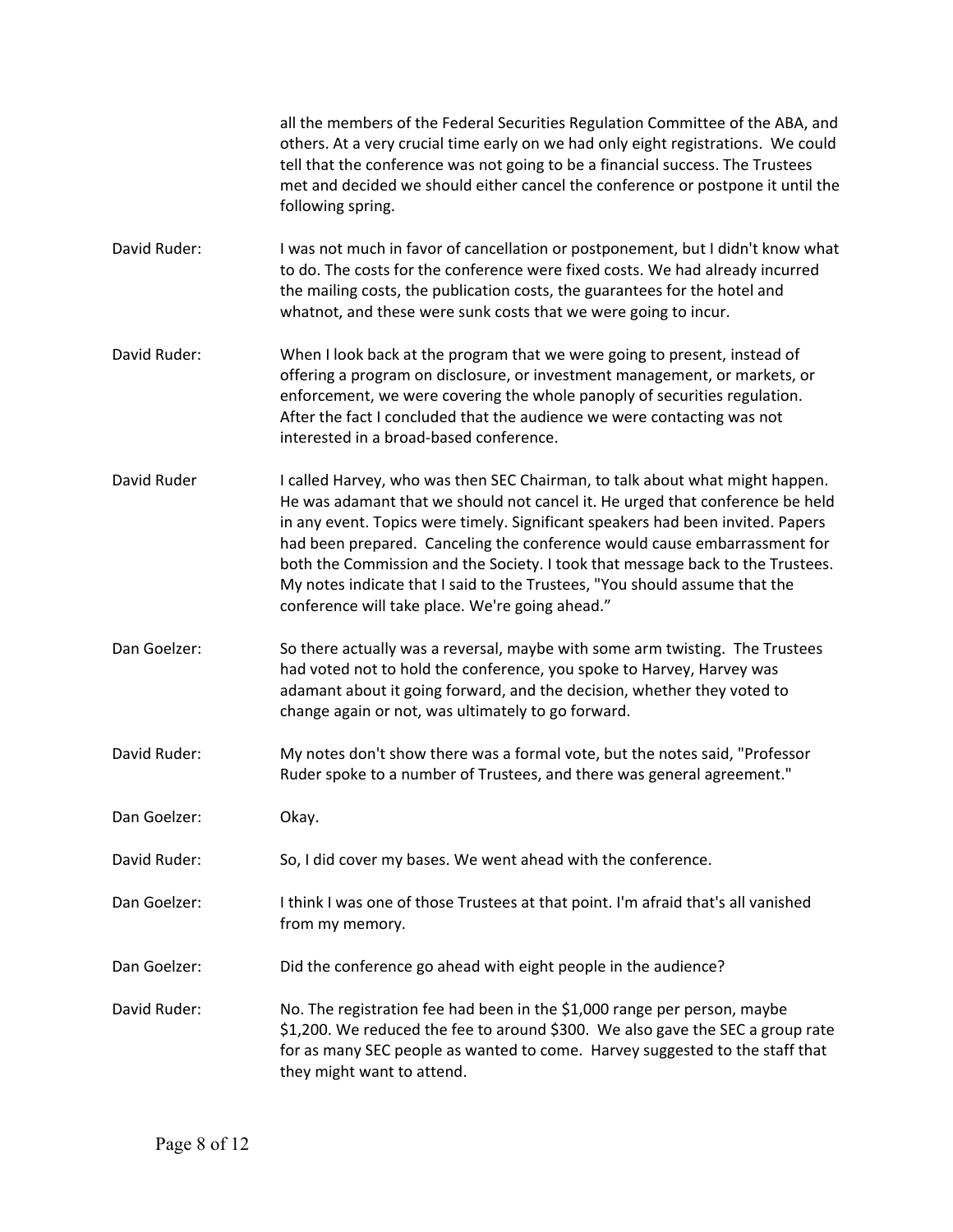| David Ruder: | I think our attendance was around 300. About 200 were SEC staff. We had a<br>good program, and the papers were wonderful. I thought it was a substantive<br>success. However, it didn't turn out to be a financial success.                                                                                                                                                                                                                                                                                                                                                                                                  |
|--------------|------------------------------------------------------------------------------------------------------------------------------------------------------------------------------------------------------------------------------------------------------------------------------------------------------------------------------------------------------------------------------------------------------------------------------------------------------------------------------------------------------------------------------------------------------------------------------------------------------------------------------|
| Dan Goelzer: | Just before we get too far away from it, do you think that the 9/11 attack was<br>much of a factor in attendance, or was it more the other things that you<br>described?                                                                                                                                                                                                                                                                                                                                                                                                                                                     |
| David Ruder: | I don't know. I didn't put the two together when I was there. Of course, Harvey<br>was involved in the aftermath of 9/11 because the SEC office in New York was<br>demolished. I presume that the financial community was in disarray and not so<br>anxious to embrace a conference, but I don't know about the law firms.                                                                                                                                                                                                                                                                                                   |
| Dan Goelzer: | Reagan airport was closed for 23 days and commercial flights were limited for a<br>longer time.                                                                                                                                                                                                                                                                                                                                                                                                                                                                                                                              |
| David Ruder: | Was it?                                                                                                                                                                                                                                                                                                                                                                                                                                                                                                                                                                                                                      |
| Dan Goelzer: | It would have been open on a limited basis, I think, beyond November.                                                                                                                                                                                                                                                                                                                                                                                                                                                                                                                                                        |
| David Ruder: | I don't know. The conference was finally held on November 14th and 15 <sup>th</sup> , 2001.<br>As I said, I don't remember thinking that 9/11 was the cause of the original lack<br>of interest, but it very well probably was.                                                                                                                                                                                                                                                                                                                                                                                              |
| Dan Goelzer: | So the conference was substantively a success, but financially not so much.                                                                                                                                                                                                                                                                                                                                                                                                                                                                                                                                                  |
| David Ruder: | Northwestern was advancing all the expenses and receiving the revenues. When<br>it was all tallied up, the losses were \$107,000. I remember reporting to the<br>Trustees that if the Society had to pay \$107,000, its activities would have to stop<br>until the following spring. That scenario was potentially a disaster for the<br>Society.                                                                                                                                                                                                                                                                            |
| David Ruder: | To my great glee, the Dean at Northwestern decided that Northwestern would<br>absorb half of the loss, \$50,000 at least, and did so. That was enough to allow<br>the Society to continue. We had a meeting of the Trustees when I announced<br>that Northwestern was going to finance part of the loss. I said that "Each trustee<br>would be asked to contribute \$1000 to absorb the loss" and that, "In a<br>fascinating way, the financial difficulties stemming from the conference offer a<br>test as to whether the objectives of the Society are sound enough to gather<br>support for the present and the future." |
| David Ruder: | I like to think I was the cheerleader. Our survival was wonderful. It made my<br>faith in the vigor and loyalty of the former SEC staff greatly increase.                                                                                                                                                                                                                                                                                                                                                                                                                                                                    |
| Dan Goelzer: | I guess it's proof of the old saying, "What doesn't kill you makes you stronger."                                                                                                                                                                                                                                                                                                                                                                                                                                                                                                                                            |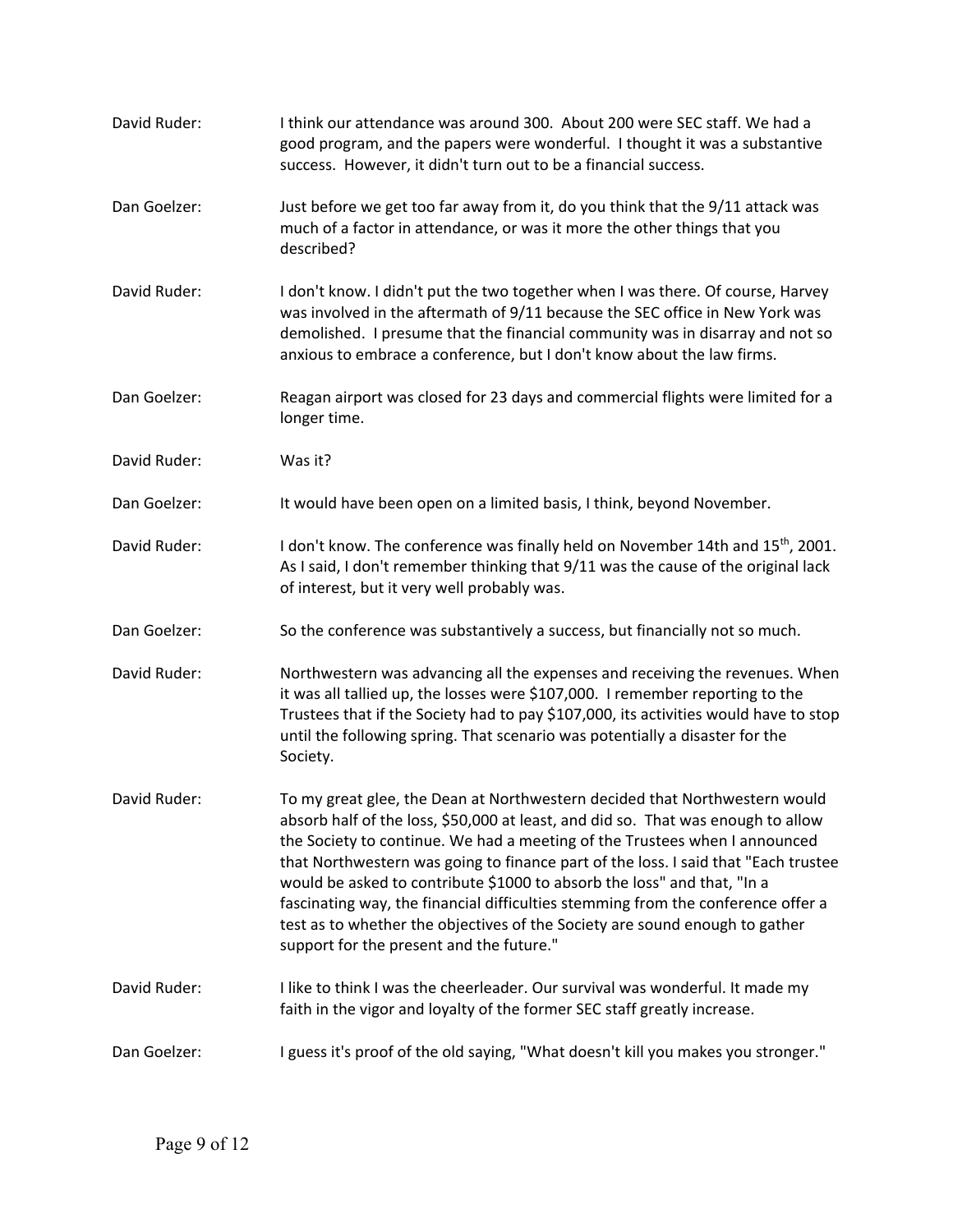- David Ruder: That's probably right. When you say watershed, there were two problems. One was that if we had canceled the program, the Society would have suffered a real black eye. Harvey saved us from that, I think. The second was that we were facing a major financial problem.
- Dan Goelzer: Really, as you've described it, Northwestern, in effect, saved the Society, or at least saved it from dormancy.
- David Ruder: Well, it saved us from a lot of things.
- Dan Goelzer: Can you give any more background around why Northwestern would do that?
- David Ruder: David Van Zandt was the Dean, and Pete Wentz was our Administrative Dean. They were very supportive of the Northwestern continuing legal education mission. You may think of Northwestern as a rich law school, but back then, \$50,000 was a lot of money for the school. Not only did Northwestern absorb about \$50,000 in losses, but it agreed to delay payment by the Society of its share of its losses. In the financial agreement with Northwestern in the winter of 2001-2002, the Society agreed to pay Northwestern \$25,000 at the signing of the agreement and delay payment of \$25,000 until the spring. It was a formal agreement and very important because it relieved the Society of much of the financial burden resulting from the conference.
- Dan Goelzer: In the wake of the Major Issues Conference, something else important happened. That is when the idea of a Virtual Museum was born, replacing the original idea of a bricks and mortar museum. What led to that?
- David Ruder: Well, Steve Hammerman was at the original organizational meeting for the Society. Steve was the former head of the New York regional office. When I talked to him about the museum, he was quite negative about it. I asked him what we could do. He said, "We could have a Virtual Museum." I thought we might have both.
- David Ruder: I pursued the physical museum for a while, but by the early part of 2002, it was decided by the Trustees that we would abandon the physical site and have only a Virtual Museum, which, in retrospect, was brilliant. The Society was ahead of its time. The physical museum would have been very expensive, very difficult to maintain, and old-fashioned. I was happy to see that in one of the annual reports, the executive director of the Society lists how the Society has progressed year by year, and I was impressed by a tabulation of the number of hits to the Society's website. I think the number was at four million hits.
- Dan Goelzer: It's certainly in the millions.
- David Ruder: It is amazing there is so much popularity for the website. I don't think that's per year, I think that's probably total. Still, it's a big thing.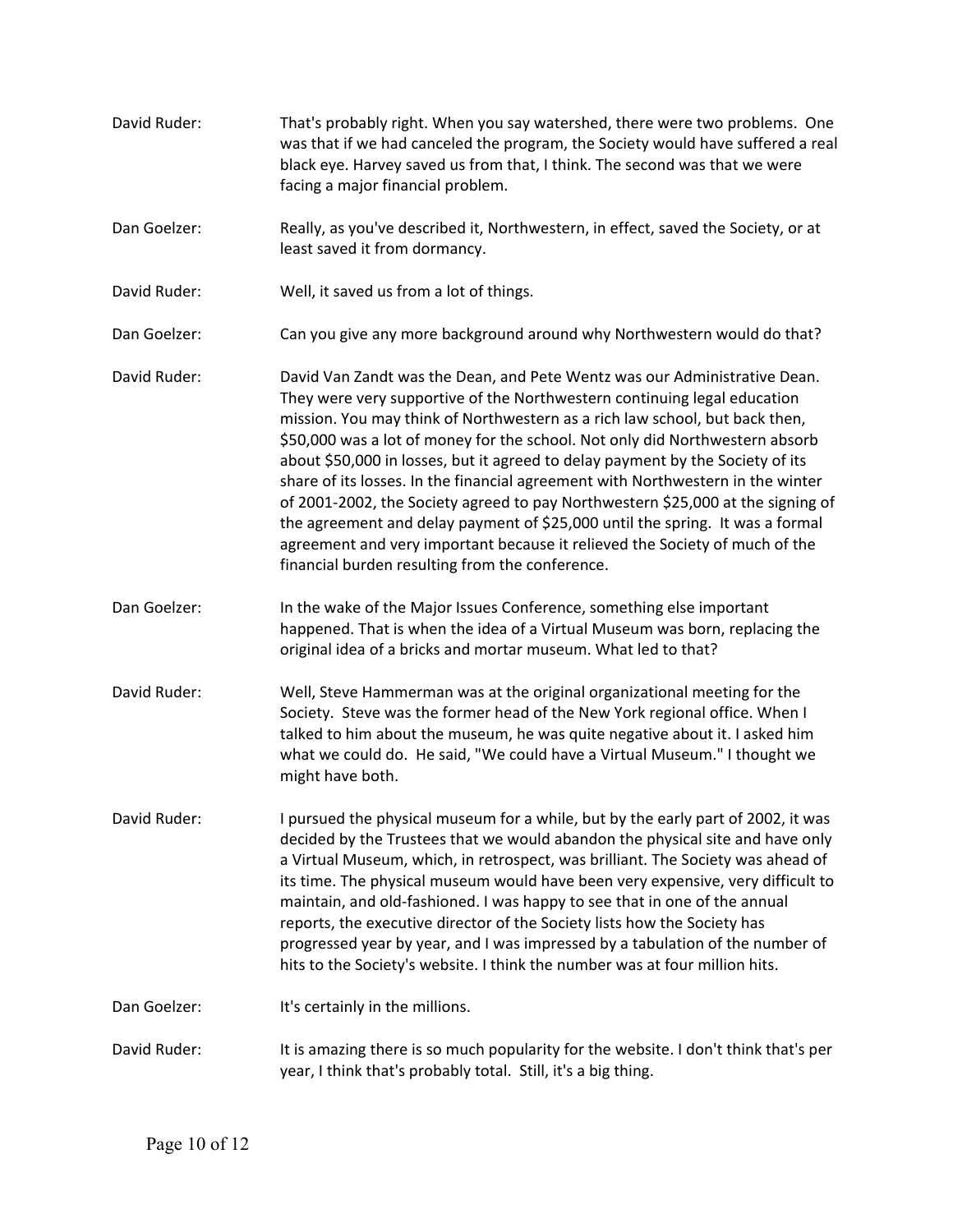| Dan Goelzer: | I think we're at the point now where there are a million hits a year, or at least in<br>that neighborhood.                                                                                                                                                                                                                                                                                                                                                                                                                                                                       |
|--------------|----------------------------------------------------------------------------------------------------------------------------------------------------------------------------------------------------------------------------------------------------------------------------------------------------------------------------------------------------------------------------------------------------------------------------------------------------------------------------------------------------------------------------------------------------------------------------------|
| David Ruder: | Is that right? Well, as the current Chairman you should know.                                                                                                                                                                                                                                                                                                                                                                                                                                                                                                                    |
| Dan Goelzer: | On the point of the Virtual Museum, one of the things that runs through the<br>early descriptions of the objectives of the Society, and as some of your<br>comments suggested, is that the Society could be a document repository, for<br>example, for the papers of former Chairmen. The papers might be taken in bulk,<br>someone could catalog them, and then they would be made available in a<br>physical museum. That could still be done in an electronic format, but really<br>hasn't been. Do you think that's something that the Society should still be<br>exploring? |
| David Ruder: | Personally, I would say yes. At one point, I had our librarian at Northwestern do<br>research about which Chairman of the SEC had deposited their papers<br>somewhere to be looked at, and I was surprised at how few had done that. John<br>Shad had given his papers to Harvard, but very few chairmen have found a<br>home for their papers.                                                                                                                                                                                                                                  |
| Dan Goelzer: | He also gave a substantial amount of money to Harvard.                                                                                                                                                                                                                                                                                                                                                                                                                                                                                                                           |
| David Ruder: | He did, right.                                                                                                                                                                                                                                                                                                                                                                                                                                                                                                                                                                   |
| David Ruder: | I'm speaking very personally, but you know, the Chairman of the SEC is unique<br>in the sense that he or she is the administrative head of an agency that has<br>multiple purposes. It protects investors, it pursues market efficiency, and it<br>promotes capital formation. It has the Division of Investment Management that<br>supervises mutual funds and investment advisors. It has Corporation Finance<br>that regulates disclosure, takeovers, and M and A. It has Enforcement, and it<br>has Market Regulation that regulates stock exchanges and stock brokers.      |
| David Ruder: | The Chairman has to know about the policies involved in all of these areas.<br>Placing all of the events during a Chairman's tenure together in a chronological<br>time period is valuable from a research point of view.                                                                                                                                                                                                                                                                                                                                                        |
| David Ruder: | I think that it would be useful for the Historical Society to gather not just<br>documents in a chronological form, but documents which showed the<br>experience of a particular Chairman. That's my commercial for today.                                                                                                                                                                                                                                                                                                                                                       |
| Dan Goelzer: | The birth of the Virtual Museum brings us to the end of the beginning of the<br>Society, as it moves into adulthood. Let me ask you, as we're coming up to the<br>Society's 20th anniversary, are there things we haven't covered? Are there<br>other things about the establishment of the Society that you think are<br>important for listeners to know?                                                                                                                                                                                                                       |